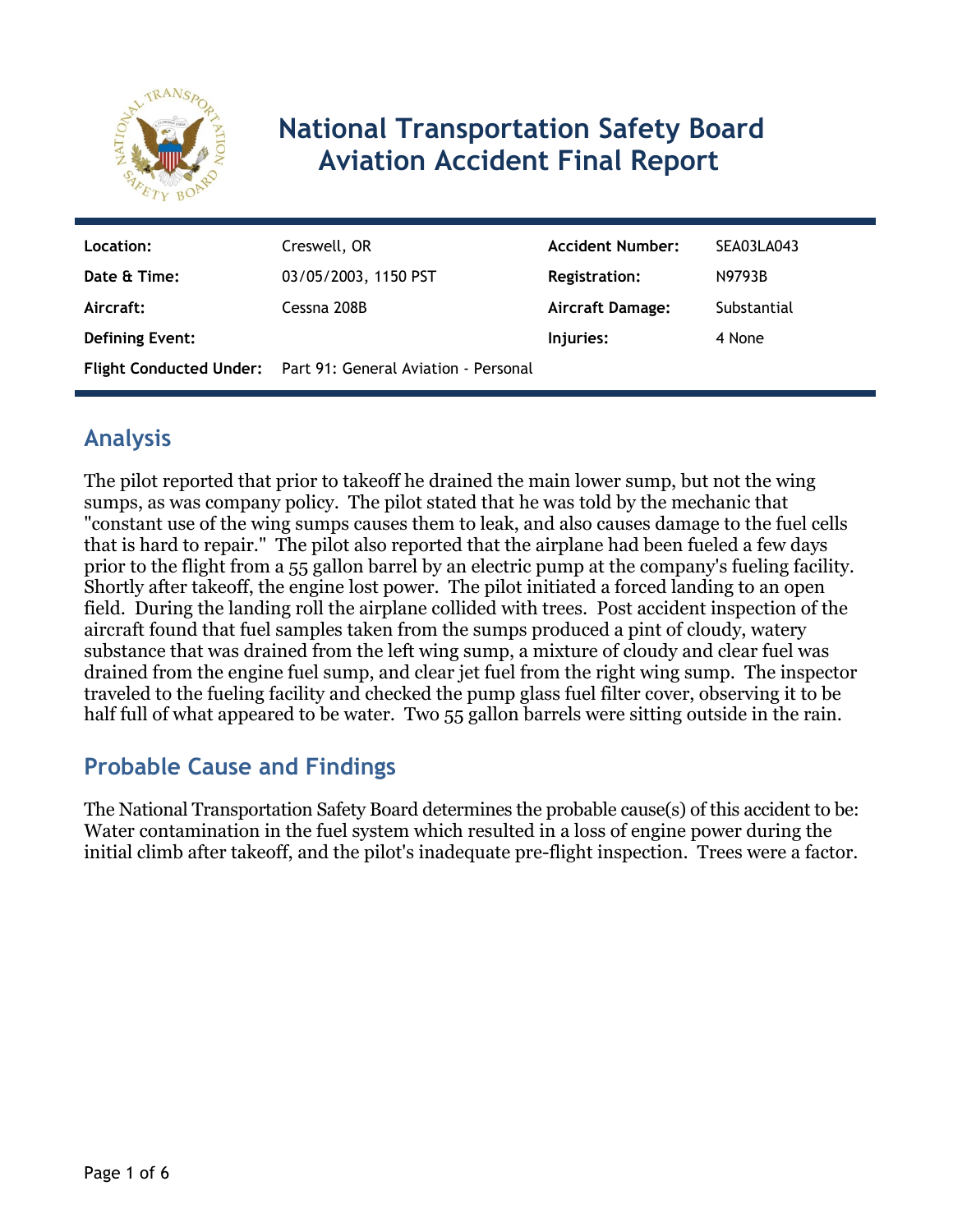#### **Findings**

Occurrence #1: LOSS OF ENGINE POWER(TOTAL) - NONMECHANICAL Phase of Operation: TAKEOFF - INITIAL CLIMB

Findings 1. (C) FLUID,FUEL - CONTAMINATION,WATER 2. (C) AIRCRAFT PREFLIGHT - INADEQUATE ----------

Occurrence #2: FORCED LANDING Phase of Operation: EMERGENCY DESCENT/LANDING ----------

Occurrence #3: ON GROUND/WATER COLLISION WITH OBJECT Phase of Operation: EMERGENCY LANDING

Findings 3. (F) OBJECT - TREE(S)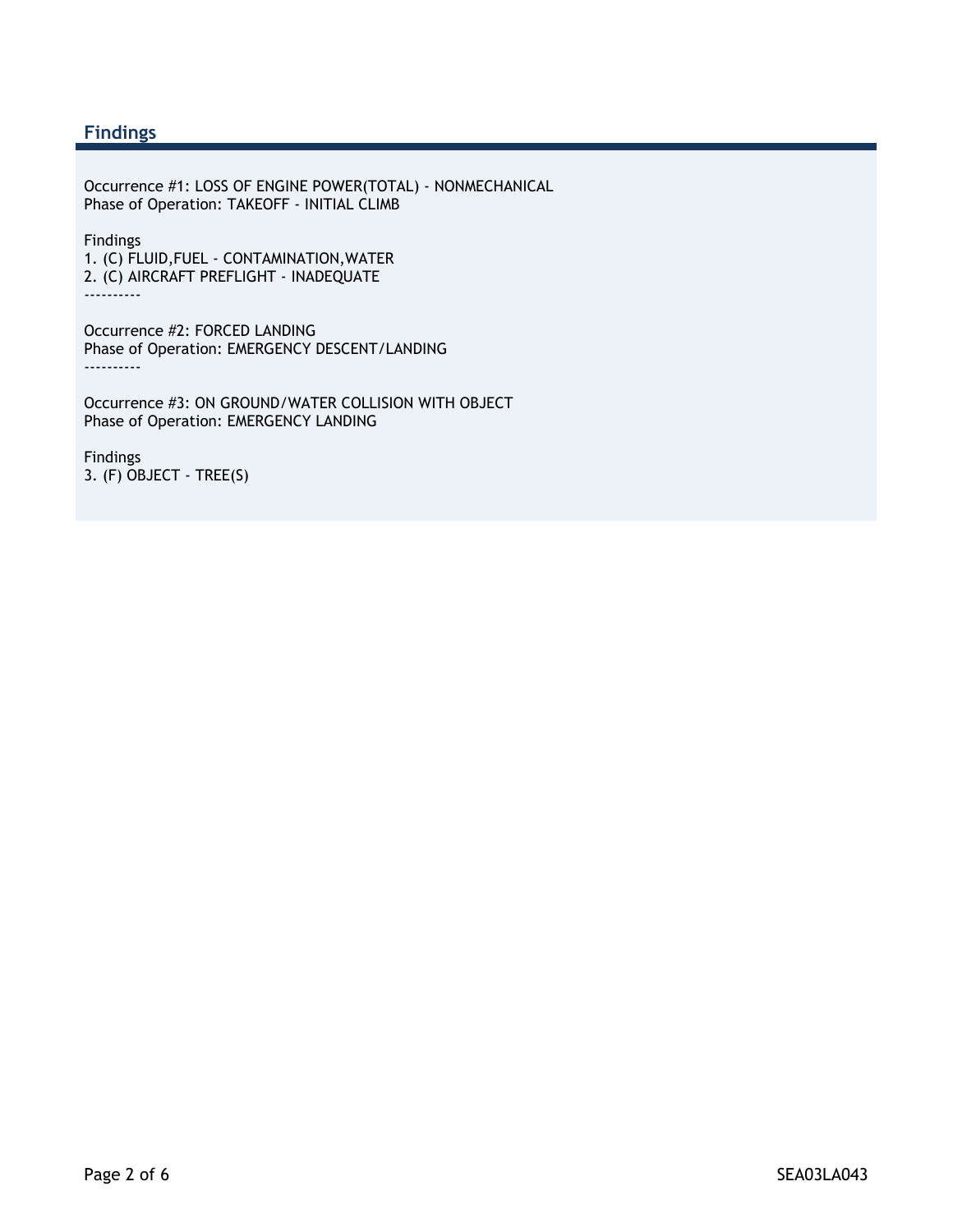## **Factual Information**

On March 5, 2003, approximately 1150 Pacific standard time, a Cessna 208B, N9793B, sustained substantial damage during a collision with trees/terrain during a forced landing following a total loss of engine power approximately one mile south of Creswell, Oregon. The airplane was owned and operated by Wright Stuff Inc., Eugene, Oregon, and was being operated as a visual flight rules (VFR) personal flight in accordance with 14 CFR Part 91. The commercial pilot and his three passengers were not injured. Visual meteorological conditions prevailed and a flight plan had not been filed. The flight originated from Creswell at 1148, and was destined for Cottage Grove, Oregon.

In a written statement, the pilot reported that he accomplished a "normal pre-flight" to include sumping fuel from the fuel filter and reservoir. No contaminants were found. The engine was started and the aircraft taxied to the run-up area where a run-up was performed to include the pre-flight checks. The pilot stated that during the climb out, at approximately 500 feet above ground level, he noted a performance loss. The pilot turned the ignition and auxiliary boost switch to on, then looked at the NG gauge and noted that it was below the green area. He took the fuel condition lever out of the idle position to the cut-off position and turned the start switch to start. He counted three seconds and then put the fuel condition lever to low idle. The engine did not regain power and the pilot initiated a forced landing to an open field. During the landing roll, the airplane collided with trees at the end of the field

According to an FAA inspector, who traveled to the accident site, the pilot reported that prior to takeoff he drained the main lower sump, but not the wing sumps, as was company policy. The pilot stated that he was told by the mechanic that "constant use of the wing sumps causes them to leak, and also causes damage to the fuel cells that is hard to repair." The pilot also reported that the airplane had been fueled a few days prior to the flight from a 55 gallon barrel by an electric pump at the company's fueling facility in Creswell. The inspector traveled to the fueling facility and checked the pump glass fuel filter cover, observing it to be half full of what appeared to be water. Two 55 gallon barrels were sitting outside in the rain.

The FAA inspector said that after turning on the Master switch he observed 350 lbs of fuel in the left tank and 150 lbs of fuel in the right tank, according to the cockpit fuel gauges. The inspector then took fuel samples from the sumps: a pint of cloudy, watery substance was drained from the left wing sump, a mixture of cloudy and clear fuel was drained from the engine fuel sump, and clear jet fuel from the right wing sump. It was noted that the red Bypass indicator was extended on the fuel filter and that the fuel selector was selected to the Both position.

The inspector also reported that there was substantial damage to both wing leading edges, and damage to the horizontal stabilizer, nose landing gear, and engine cowling.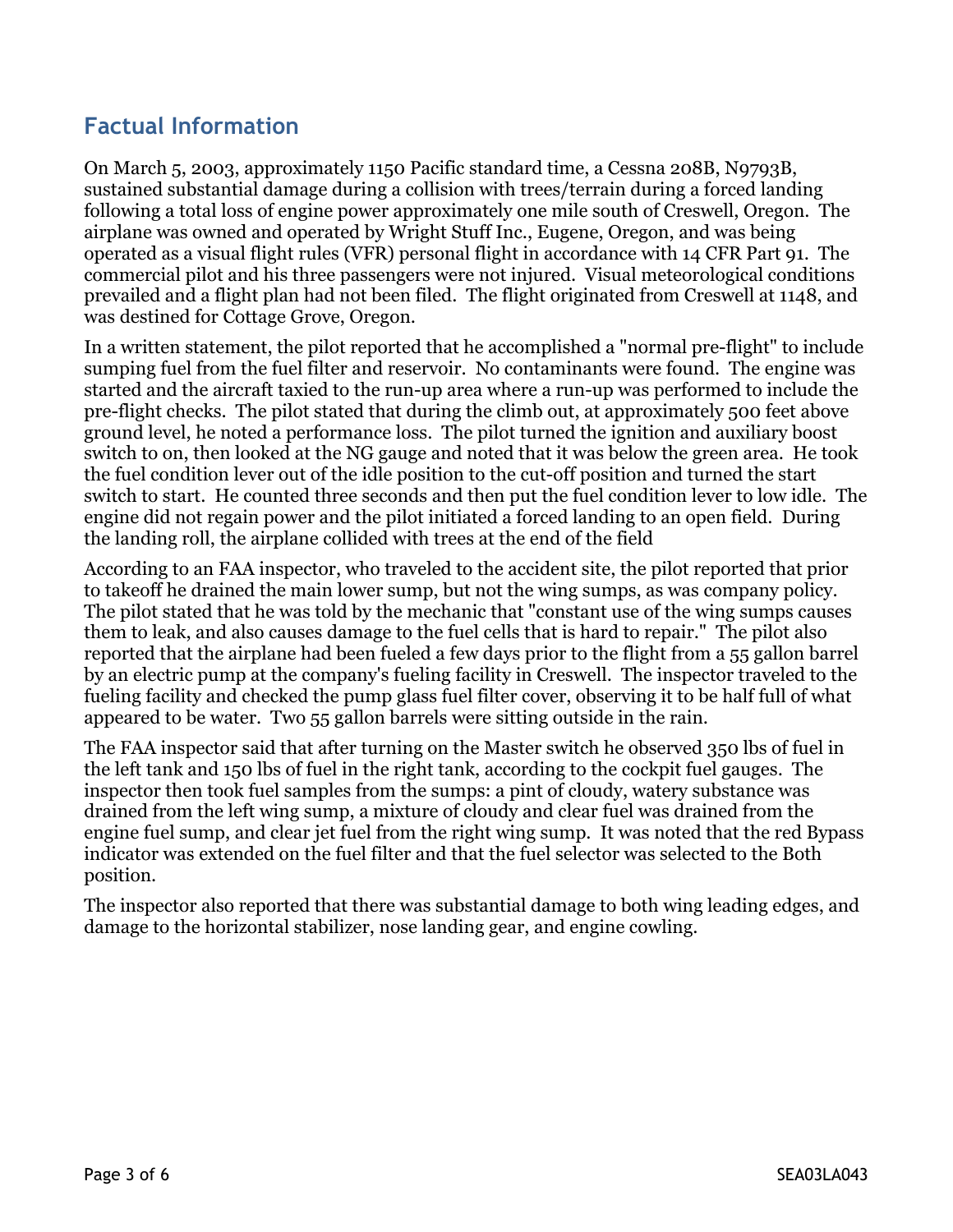### **Pilot Information**

| Certificate:                     | Flight Instructor; Commercial                                                                                                                                                                        | Age:                              | 22, Male                      |
|----------------------------------|------------------------------------------------------------------------------------------------------------------------------------------------------------------------------------------------------|-----------------------------------|-------------------------------|
| Airplane Rating(s):              | Multi-engine Land; Single-engine<br>Land                                                                                                                                                             | Seat Occupied:                    | Left                          |
| <b>Other Aircraft Rating(s):</b> | None                                                                                                                                                                                                 | <b>Restraint Used:</b>            | Seatbelt, Shoulder<br>harness |
| Instrument Rating(s):            | Airplane                                                                                                                                                                                             | <b>Second Pilot Present:</b>      | Yes                           |
| Instructor Rating(s):            | Airplane Single-engine; Instrument<br>Airplane                                                                                                                                                       | <b>Toxicology Performed:</b>      | No.                           |
| <b>Medical Certification:</b>    | Class 2 Valid Medical--w/<br>waivers/lim.                                                                                                                                                            | <b>Last Medical Exam:</b>         | 07/02/2002                    |
| <b>Occupational Pilot:</b>       |                                                                                                                                                                                                      | Last Flight Review or Equivalent: | 07/05/2002                    |
| <b>Flight Time:</b>              | 973 hours (Total, all aircraft), 114 hours (Total, this make and model), 906 hours (Pilot In<br>Command, all aircraft), 49 hours (Last 90 days, all aircraft), 33 hours (Last 30 days, all aircraft) |                                   |                               |

## **Aircraft and Owner/Operator Information**

| Aircraft Manufacturer:        | Cessna                                  | <b>Registration:</b>                  | N9793B          |
|-------------------------------|-----------------------------------------|---------------------------------------|-----------------|
| Model/Series:                 | 208B                                    | <b>Aircraft Category:</b>             | Airplane        |
| Year of Manufacture:          |                                         | <b>Amateur Built:</b>                 | No              |
| Airworthiness Certificate:    | Normal                                  | Serial Number:                        | 208B0114        |
| <b>Landing Gear Type:</b>     | Retractable - Tricycle                  | Seats:                                | 20              |
| Date/Type of Last Inspection: | 08/23/2002, Continuous<br>Airworthiness | <b>Certified Max Gross Wt.:</b>       | 8750 lbs        |
| Time Since Last Inspection:   | 43 Hours                                | Engines:                              | 1 Turbo Prop    |
| Airframe Total Time:          | 8274 Hours                              | <b>Engine Manufacturer:</b>           | Pratt & Whitney |
| ELT:                          | Installed, not activated                | <b>Engine Model/Series:</b>           | PT6A-114        |
| <b>Registered Owner:</b>      | Wright Stuff INc.                       | <b>Rated Power:</b>                   | 675 hp          |
| Operator:                     | Wright Stuff INc.                       | Air Carrier Operating<br>Certificate: | None            |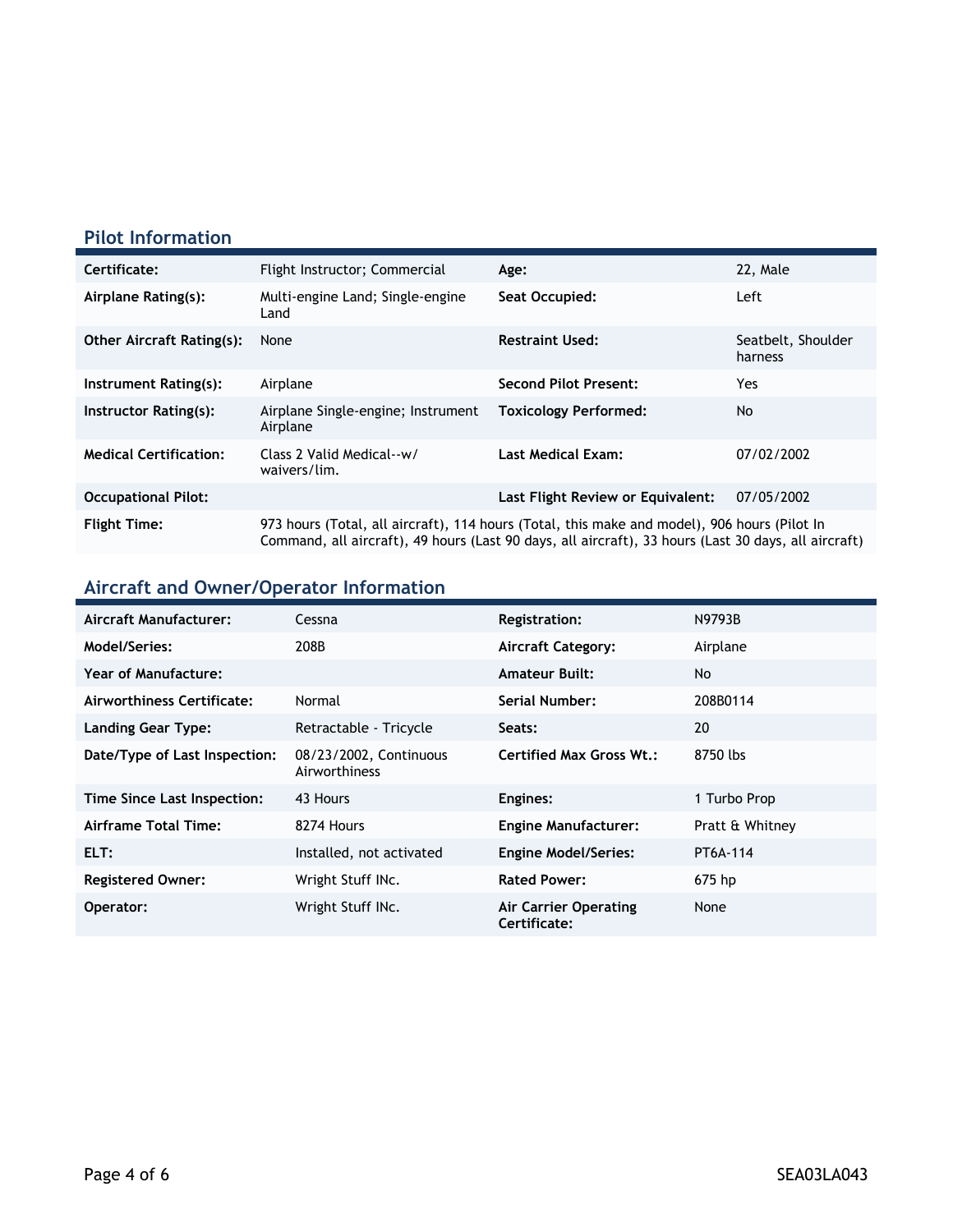### **Meteorological Information and Flight Plan**

| <b>Conditions at Accident Site:</b>     | <b>Visual Conditions</b> | <b>Condition of Light:</b>    | Day           |
|-----------------------------------------|--------------------------|-------------------------------|---------------|
| <b>Observation Facility, Elevation:</b> | EUG, 365 ft msl          | <b>Observation Time:</b>      | 1154 PST      |
| Distance from Accident Site:            | 15 Nautical Miles        | Direction from Accident Site: | $300^{\circ}$ |
| Lowest Cloud Condition:                 |                          | Temperature/Dew Point:        | 9°C / 6°C     |
| Lowest Ceiling:                         | Broken / 2060 ft agl     | Visibility                    | 10 Miles      |
| Wind Speed/Gusts, Direction:            | 4 knots, 220°            | Visibility (RVR):             |               |
| <b>Altimeter Setting:</b>               | 30.02 inches Hg          | Visibility (RVV):             |               |
| <b>Precipitation and Obscuration:</b>   |                          |                               |               |
| <b>Departure Point:</b>                 | Creswell, OR (77S)       | Type of Flight Plan Filed:    | None          |
| Destination:                            | Cottage Grove, OR (61S)  | <b>Type of Clearance:</b>     | None          |
| <b>Departure Time:</b>                  | 1148 PST                 | Type of Airspace:             | Class E       |

## **Wreckage and Impact Information**

| Crew Injuries:          | 1 None | Aircraft Damage:           | Substantial                                 |
|-------------------------|--------|----------------------------|---------------------------------------------|
| Passenger Injuries:     | 3 None | <b>Aircraft Fire:</b>      | None                                        |
| <b>Ground Injuries:</b> | N/A    | <b>Aircraft Explosion:</b> | None                                        |
| Total Injuries:         | 4 None |                            | Latitude, Longitude: 43.910278, -123.007500 |

#### **Administrative Information**

| Investigator In Charge (IIC):            | Thomas M Little                                                                                                                                                                                                                                                                                                                                    | <b>Adopted Date:</b> | 09/30/2003 |
|------------------------------------------|----------------------------------------------------------------------------------------------------------------------------------------------------------------------------------------------------------------------------------------------------------------------------------------------------------------------------------------------------|----------------------|------------|
| <b>Additional Participating Persons:</b> | Keith D Crimin; FAA-FSDO; Hillsboro, OR                                                                                                                                                                                                                                                                                                            |                      |            |
| <b>Publish Date:</b>                     |                                                                                                                                                                                                                                                                                                                                                    |                      |            |
| <b>Investigation Docket:</b>             | NTSB accident and incident dockets serve as permanent archival information for the NTSB's<br>investigations. Dockets released prior to June 1, 2009 are publicly available from the NTSB's<br>Record Management Division at pubing@ntsb.gov, or at 800-877-6799. Dockets released after<br>this date are available at http://dms.ntsb.gov/pubdms/. |                      |            |